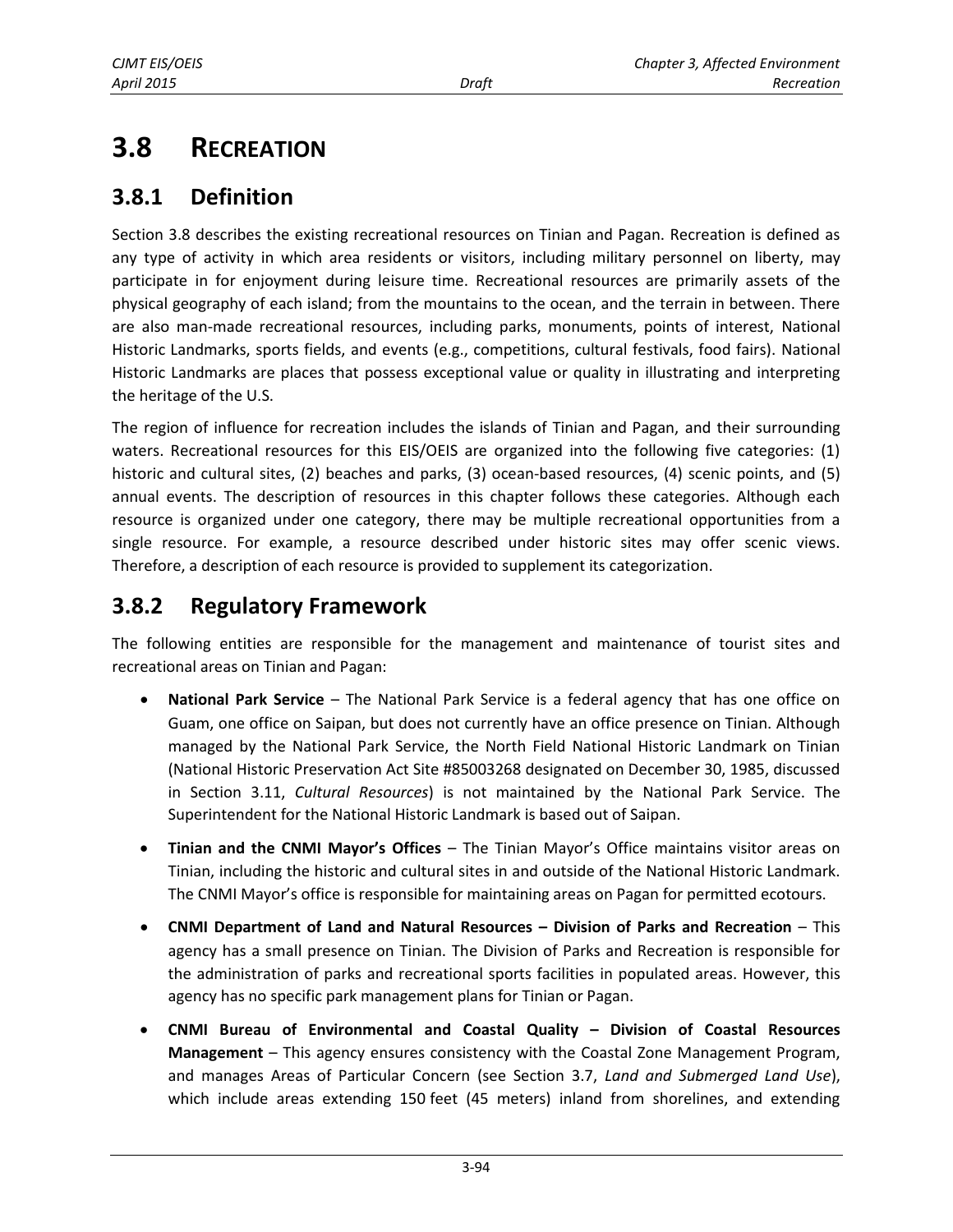seaward to the outslope of lagoons and reefs. The Division of Coastal Resources Management requires commercial recreation and tourism operators to secure a permit to operate in the shoreline jurisdiction.

- **CNMI Department of Land and Natural Resources – Division of Fish and Wildlife** This agency is responsible for the protection and enhancement of natural resources, both terrestrial and ocean-based. This agency issues fishing, harvesting, and hunting permits. In addition, this agency has law enforcement responsibilities and can issue citations for violations.
- **CNMI Department of Community and Cultural Affairs – Division of Sports and Recreation** This agency oversees two facilities on Tinian, both located in the village of San Jose - the gymnasium and pool/ball field complex. The division is responsible for administration of the sports complexes and associated recreation programs.

## **3.8.3 Methodology**

Information regarding the use of recreational resources was obtained through a series of agency interviews, phone calls, site visits, and focused internet searches.

## **3.8.4 Tinian**

As discussed in Section 3.15, *Socioeconomics and Environmental Justice*, the tourism industry is the largest industry on Tinian, with over 54,000 visitors in 2013. According to the Tinian Dynasty, the average length of stay on Tinian is 2.5 nights, and the majority of the visitors to Tinian are there for the historic and cultural sites and to enjoy the warmth and the beaches (DoN 2014). Recreational resources enhance the visitor experience and help drive the local economy (DoN 2010). Most recreational facilities on Tinian are geared to visitors, and most commercial establishments catering to recreation activities are located in the village of San Jose. The most popular activities for visitors include historical island tours, snorkeling, and water sports at the beaches outside the Military Lease Area, as described below (Mariana Visitors Authority 2012). [Figure 3.8-1](#page-2-0) shows locations of various recreational resources on Tinian.

## <span id="page-1-0"></span>**3.8.4.1 Historic and Cultural Sites**

Tour agencies provide packaged tours of historic and cultural sites on and around Tinian. These tours are generally windshield tours with brief stops at the sites for the tourists to take photographs (DoN 2014). There are two tours sponsored by the Tinian Dynasty: South Side and North Side. The South Side tour makes stops at the following historic and cultural sites: Suicide Cliff and the House of Taga. The North Side tour stops at the North Field National Historic Landmark (DoN 2014). When the Tinian Dynasty is full, the bus tours will run all day with each tour accommodating up to 80 people and lasting 2 to 3 hours (DoN 2014).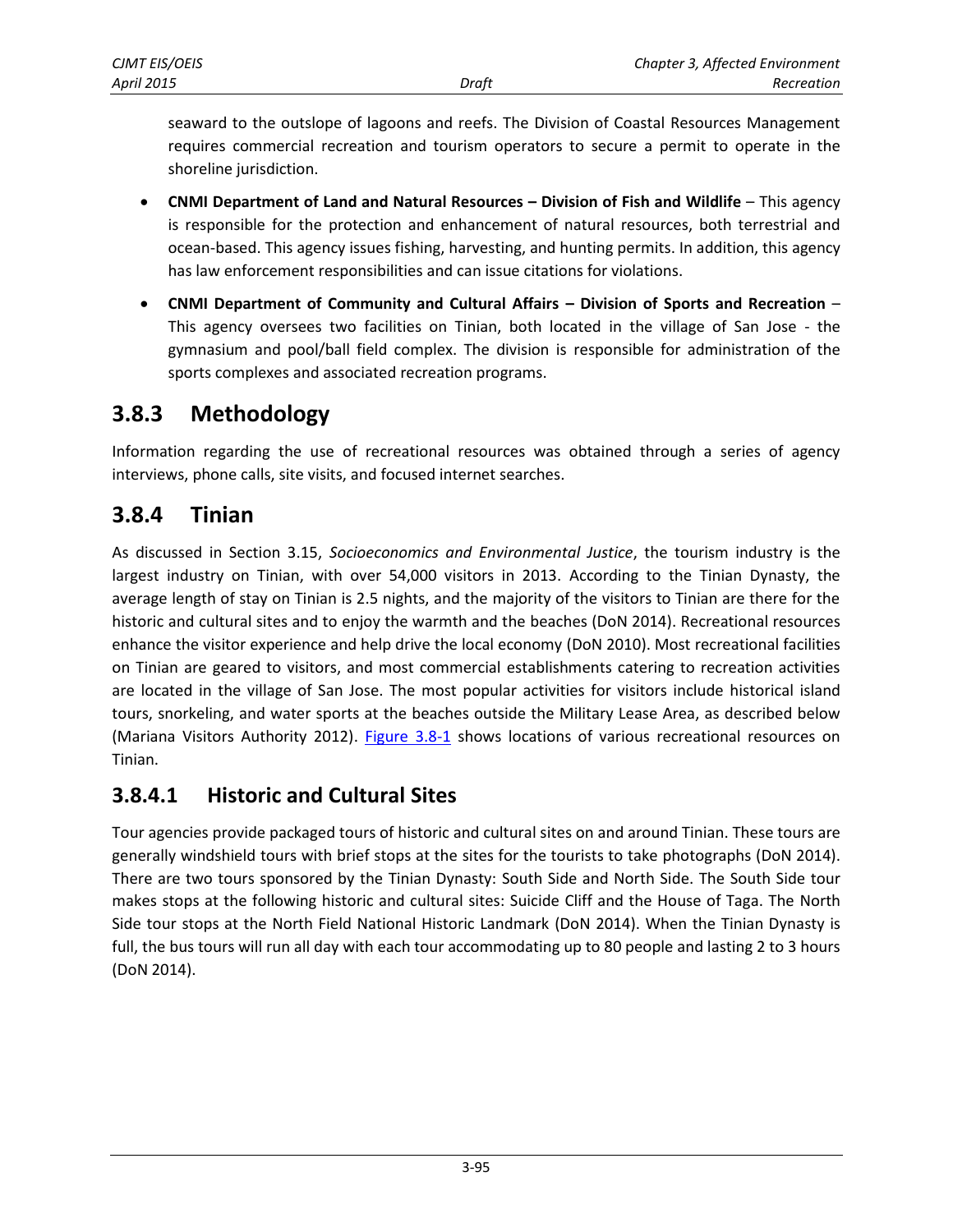<span id="page-2-0"></span>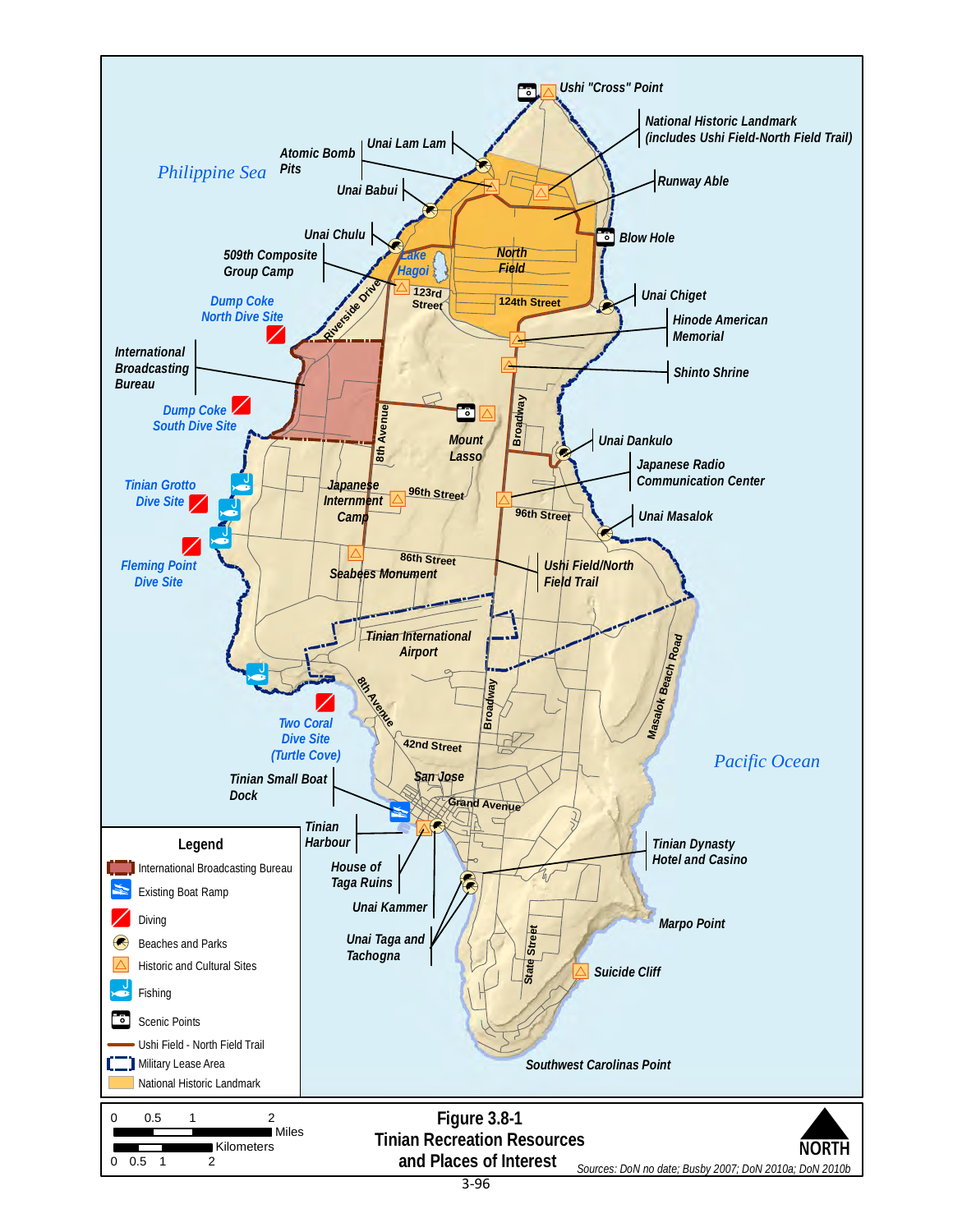## **3.8.4.1.1 Historic and Cultural Sites within the Military Lease Area**

### **3.8.4.1.1.1 North Field National Historic Landmark**

The North Field National Historic Landmark is located on the north end of the Military Lease Area (see Section 3.11, *Cultural Resources,* Figure 3.11-2) and is managed by the National Park Service. It includes World War II landing beaches at Unai Babui and Unai Chulu; World War II buildings, structures, and structural remains; and North Field runways (see below Photos 3.8-1 to 3.8-6). According to the Tinian Mayor's Office, the atomic bomb pits at North Field have approximately 100 visitors per day (DoN 2014).

The DoN retains control of lands encompassing the North Field National Historic Landmark based on a 50-year lease agreement with the CNMI (the landowner) that has been in place since 1983 (National Park Service 2001). The sites are accessible to the public, except during certain periods of military training. The DoN provides a 45-day advance notice to the CNMI agencies when military training is scheduled on Tinian (National Park Service 2001). The North Field National Historic Landmark is also the site of anniversary tours sponsored by private tour operators, such as Stephen Ambrose Historical Tours. The North Field National Historic Landmark is also a destination of the Tinian Dynasty North Side tour.

#### **3.8.4.1.1.2 Ushi Field-North Field Trail**

The Ushi Field-North Field Trail is an interpretive trail developed by the Department of Defense in 1999 that identifies 14 points of World War II historic interest. Ushi Field-North Field Trail is part of the National Historic Landmark and is managed by the National Park Service. During World War II, the Seabees (members of the U.S. Naval Mobile Construction Battalion) and Marine Corps constructed six large airstrips on Tinian. Four of the six airstrips (Runways Able, Baker, Charlie, and Dog) were located at North Field and constructed over the former Japanese Ushi Point airfield, formerly the Japanese Imperial Naval Air Forces headquarters. On August 6, 1945, the *Enola Gay* (B-29 bomber) took off from the northernmost runway (Runway Able) to drop an atomic bomb on Hiroshima, Japan. Three days later another B-29, *Bock's Car,* took off from the same runway to drop an atomic bomb on Nagasaki, Japan, on August 9, 1945. Also located along the trail are World War II Japanese fortification features (e.g., bunkers, naval batteries, a command post), a Radio Communications Center, and the Bomb Assembly Building.

To enhance the trail experience for visitors, the DoN, through funding from the Department of Defense Legacy Resource Management Program, cleared roads and trails, and installed interpretive signs. In 2001, a brochure was printed for a Self-Guided Tour of Historic North Tinian, including the North Field National Historic Landmark, which describes its historic resources. This brochure may be obtained through the National Park Service.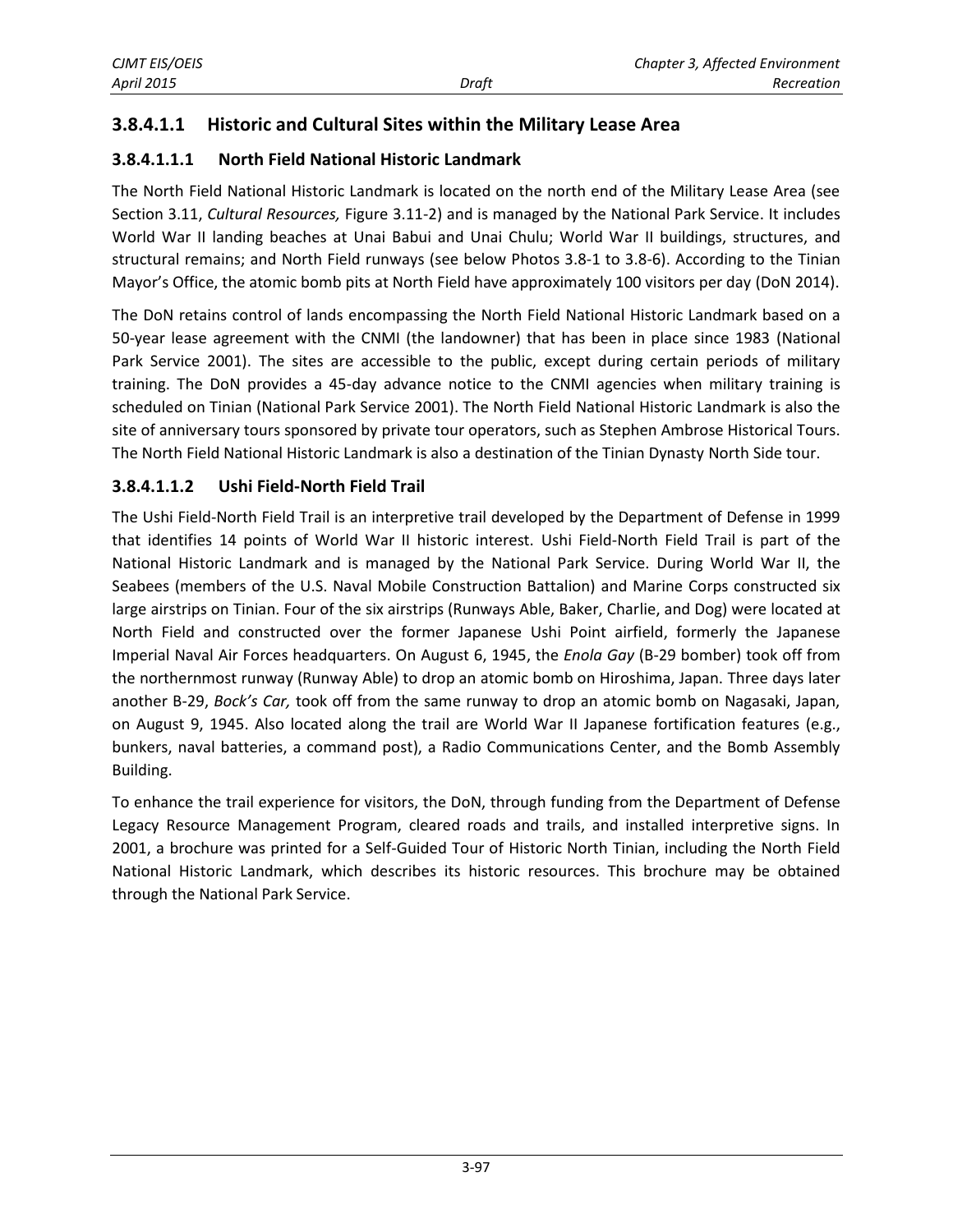

**Photo 3.8-1. Historic Runway Able from which Numerous Aircraft Left for Bombing Raids over Japan**



**Photo 3.8-2. One of Two Loading Bays from which Atomic Bombs were Loaded into Aircraft for Bombing of Japan** 





**Photo 3.8-3. Japanese Air Operations Building Photo 3.8-4. Japanese Air Administration Building**



**Photo 3.8-5. Japanese Air Raid Shelter Photo 3.8-6. Remains of Japanese Bomb Storage and Fuel Drum Storage**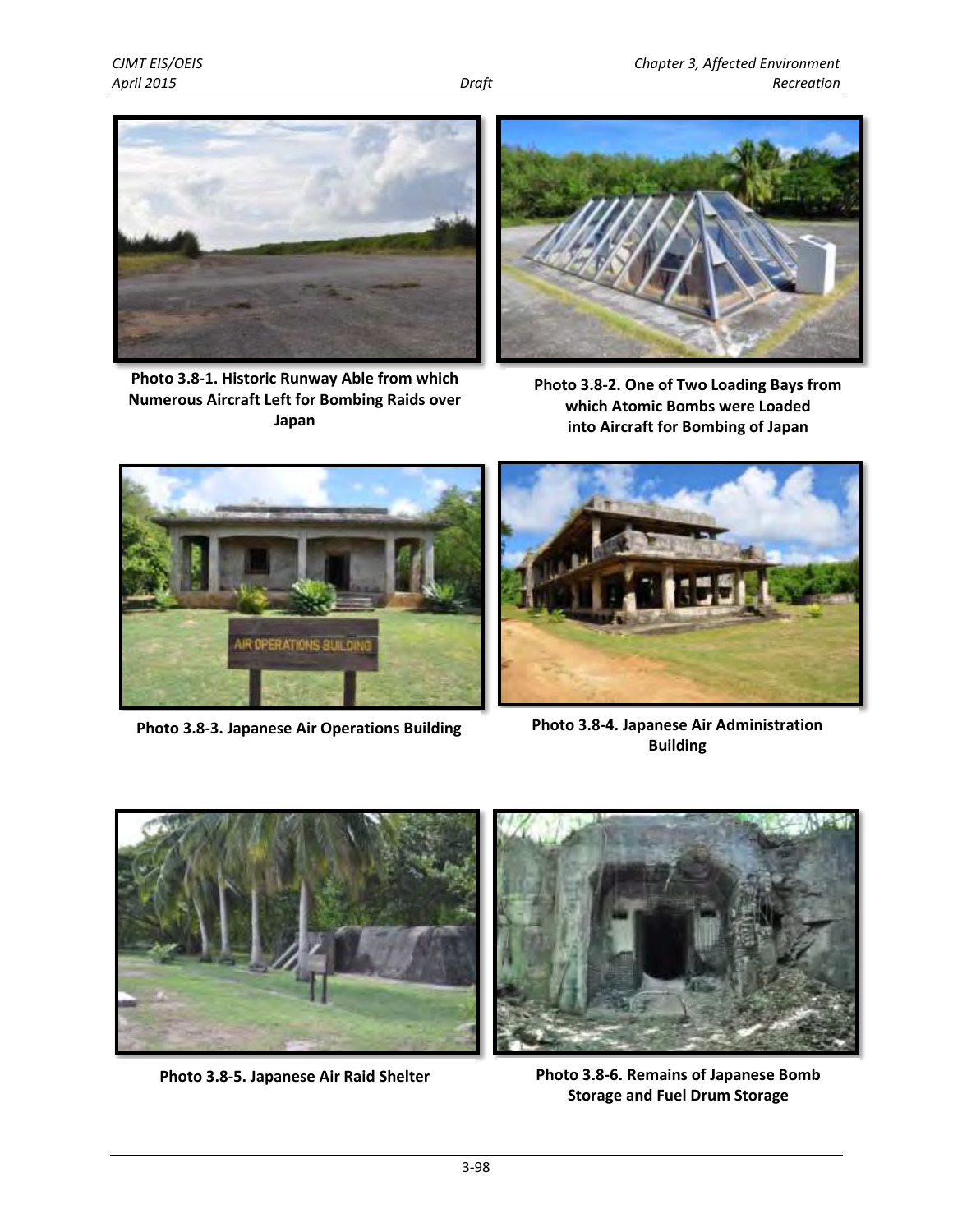#### **3.8.4.1.1.3 Ushi "Cross" Point**

Ushi "Cross" Point is the northern-most point of the island. In addition to the various memorials at the point, the site and surrounding area are used by local fishermen. See Section 3.12, *Visual Resources* for photos of Ushi "Cross" Point.

#### **3.8.4.1.1.4 Mount Lasso Scenic Lookout**

Mount Lasso, located in the central portion of the Military Lease Area, is accessed from an unimproved road extending up the west side of the mountain off of 8<sup>th</sup> Avenue. The approach to the lookout involves passing the foundation of a former World War II Army Air Corps hospital and the remnants of a 1920s/1930s-era Japanese Shinto shrine near the lookout area.

#### **3.8.4.1.1.5 Japanese Radio Communications Building**

Located within the southern portion of the Military Lease Area along Broadway Avenue, the Japanese Radio Communications Building (Photo 3.8-7) is a World War II-era reinforced concrete shell of a twostory building. It is surrounded by smaller accessory facilities. The Tinian Mayor's Office is responsible for maintaining vegetation at the Japanese Radio Communications Building. Just north of the Radio Communications Building is a staging area used for off-road vehicle tours.



**Photo 3.8-7. Japanese Radio Communications Building along Broadway Avenue**



**Photo 3.8-8. Nan'yo Kohatsu Kaisha Shinto Shrine off Broadway Avenue**

#### **3.8.4.1.1.6 Nan'yo Kohatsu Kaisha Shinto Shrine**

The Nan'yo Kohatsu Kaisha Shinto Shrine is in the North Field area off Broadway Avenue (Photo 3.8-8). It was constructed after World War II by Nan'yo Kohatsu Kaisha, a Japanese firm that harvested sugar cane on Tinian prior to World War II. The remains of a railroad track once used for hauling sugar cane are located between Broadway Avenue and the shrine. The Tinian Mayor's Office is responsible for maintaining vegetation at the Nan'yo Kohatsu Kaisha Shinto Shrine.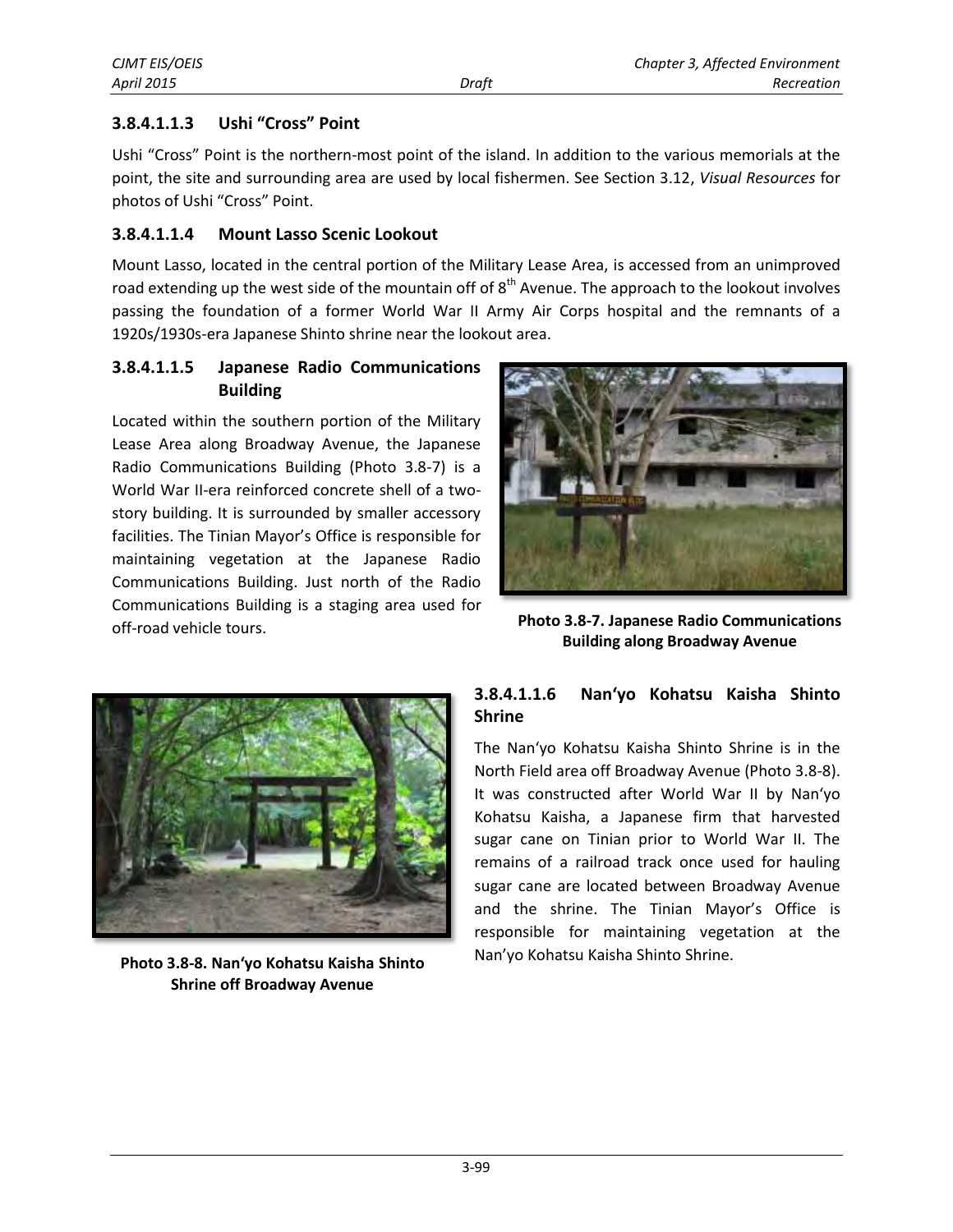#### **3.8.4.1.1.7 Hinode American Memorial**

North of the Shinto Shrine is a large traffic circle on Broadway Avenue. Traveling north, the road turns sharply to the east and begins its descent down to North Field plateau. The grass-covered center median of the traffic circle contains the American Memorial consisting of various Japanese-style small concrete monuments (Photo 3.8-9) that were built by Americans after World War II to honor those who were killed in the battle for Tinian. The Tinian Mayor's Office is responsible for maintaining vegetation at the Hinode American Memorial.



**Photo 3.8-9. Hinode American Memorial**



**Photo 3.8-10. Remains of the Japanese Village – Last Used as an Internment Camp for Japanese during World War II** 

#### **3.8.4.1.1.8 Japanese Village Internment Camp**

This historic site, located just east of  $8<sup>th</sup>$  Avenue, is reached via a forested narrow trail. It was formerly the site of the Japanese civilian internment camp after the capture of Tinian by American troops during World War II. The site is overgrown with a thick forested canopy. The most prominent feature is an entrance archway and concrete foundation structures (Photo 3.8- 10). The Tinian Mayor's Office is responsible for maintaining vegetation at the Japanese Radio Communications Building.

## **3.8.4.1.1.9 Seabees Monument**

Not far from the Japanese internment camp on the west side of the intersection of 86th Street and  $8<sup>th</sup>$  Avenue is a small concrete and bronze monument to the Navy Seabees who constructed the facilities on island following the Battle of Tinian (Photo 3.8-11). The Tinian Mayor's Office is responsible for maintaining vegetation at the Seabees Monument.



**Photo 3.8-11. Seabees Monument along 8th Avenue**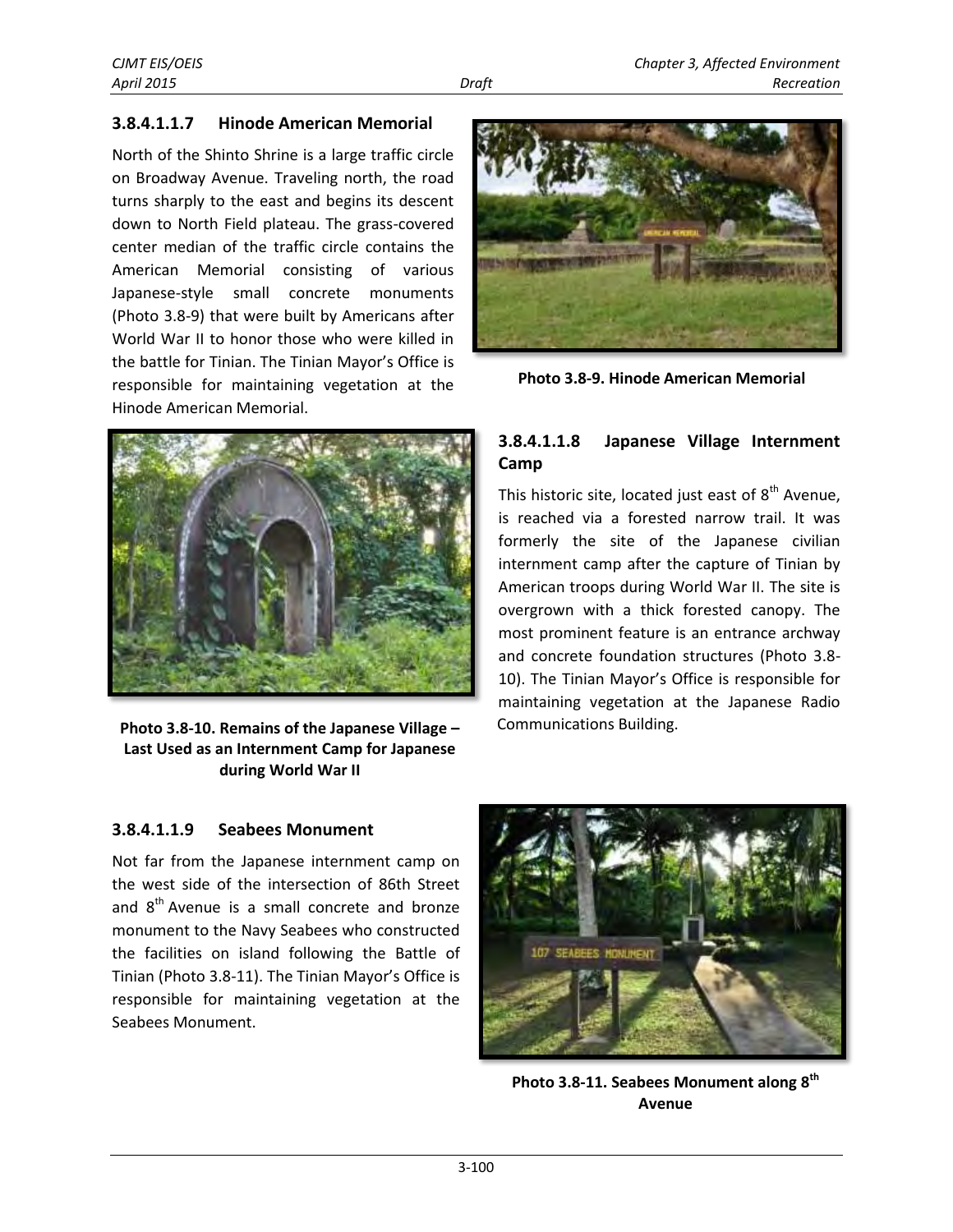

**Photo 3.8-12. Entrance to the 509th Composite Group Camp Area** 

## **509th 3.8.4.1.1.10 Composite Group Camp Area**

The 509th Composite Group was the U.S. Army Air Corps unit responsible for the delivery of the atomic bombs that were dropped on the Japanese cities of Hiroshima and Nagasaki at the end of World War II. The group's camp area was southeast of the  $8<sup>th</sup>$  Avenue traffic circle, just south of the North Field National Historic Landmark. The camp location is marked by a sign, and the ruins of building foundations can be found along trails that have been cleared in the thick jungle vegetation (Photo 3.8-12). The Tinian Mayor's Office is responsible for maintaining vegetation at the 509th Composite Group Camp Area.

## **3.8.4.1.2 Historic and Cultural Sites Outside of the Military Lease Area**

## **3.8.4.1.2.1 Ruins of House of Taga**

The remnants of a house belonging to the ancient Chamorro chief, Taga, are in the village of San Jose. This site contains the tallest set of *latte* stones used by the ancient Chamorros throughout the CNMI. *Latte* stones are pillars capped by a hemispherical stone capital with the flat side facing up that were used as building supports by the ancient Chamorro people. The stones are quarried limestone, each approximately 19 feet (6 meters) in length. Of the 12 large *latte* structures, only one remains standing (Photo 3.8-13). The Ruins of the House of Taga are listed on the National Register of Historic Places and is a stop on the Tinian Dynasty's South Side tour. The Tinian Mayor's Office is responsible for



**Photo 3.8-13. Ruins of House of Taga in the Village of San Jose** 

maintaining vegetation at the Ruins of the House of Taga.

## **3.8.4.1.2.2 Suicide Cliff**

Suicide Cliff gets its name from the many Japanese civilians and military personnel that took their lives during the Battle of Tinian (DoN 2014). The cliff area contains a large paved parking area for cars and tour buses, as well as a comfort station. The center of the area contains bleachers facing a ceremonial area. Suicide Cliff is a stop on the Tinian Dynasty's South Side tour. The Tinian Mayor's Office manages the Suicide Cliff area.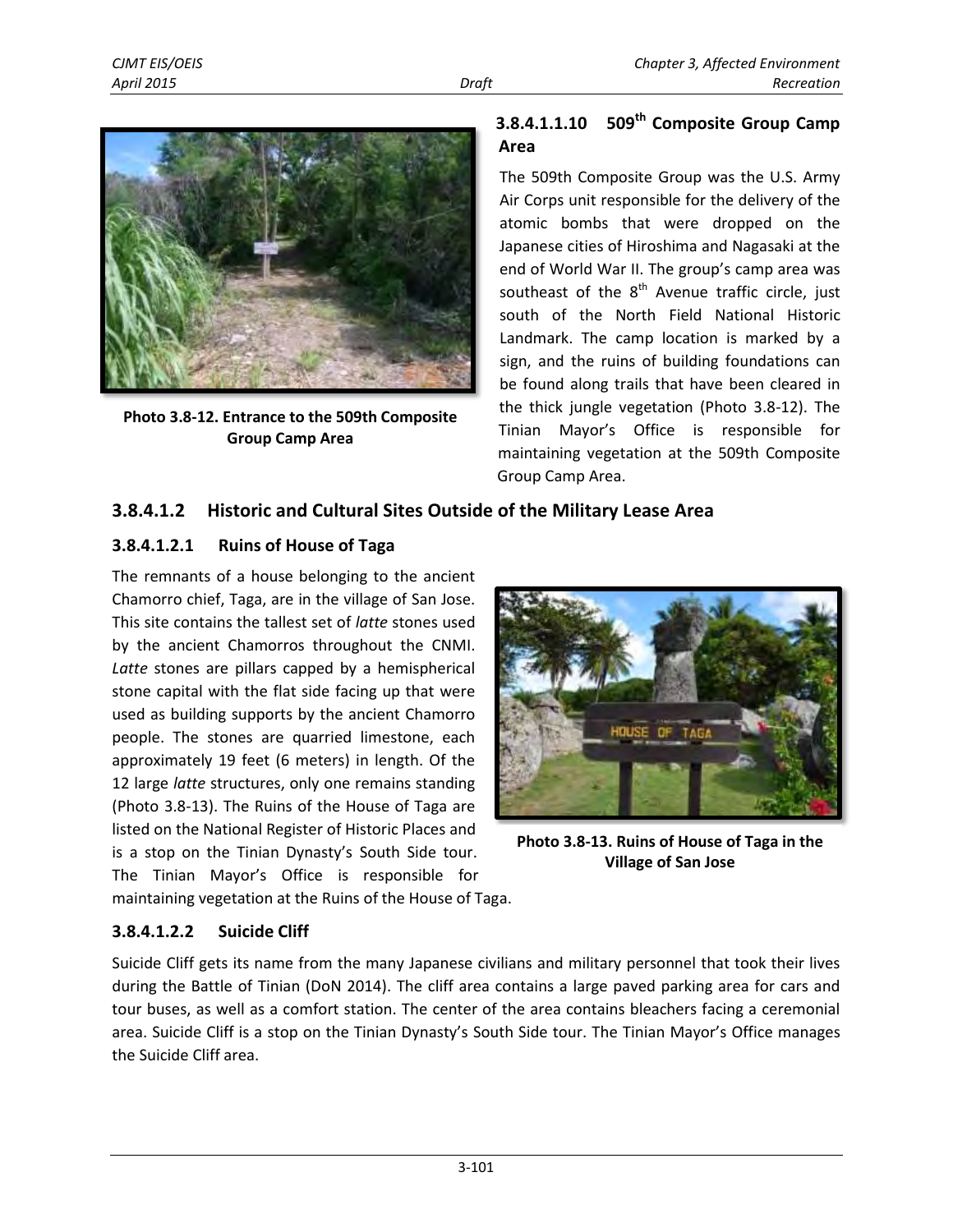## **3.8.4.2 Beaches and Parks**

Although beaches and parks are frequented by both visitors and Tinian residents, social activities of Tinian residents center on the beaches outside the Military Lease Area. On the weekends, residents go to the beach to barbeque and spend time with friends and family (DoN 2014). Tourists also visit the beaches, but their visits are often short as they are part of a tour group. The following sections describe the use of the beaches located within and outside of the Military Lease Area.

#### **3.8.4.2.1 Beaches and Parks within the Military Lease Area**

Beaches and parks accessible to the public within the Military Lease Area include (from northwest to southeast) Unai Lam Lam, Unai Babui, Unai Chulu, Unai Chiget, Unai Dankulo, and Unai Masalok, as described below. The remote locations of these beaches, lack of facilities (e.g., restrooms, showers, picnic tables), and difficult access to some of these beaches, as discussed in the description for each beach, make these beaches less frequented than the beaches located outside of the Military Lease Area. All beaches within the Military Lease Area are on public lands that are leased to the military. Beaches within the Military Lease Area are not managed or maintained.

#### **3.8.4.2.1.1 Unai Lam Lam**

Unai Lam Lam is located on the northwest coast, a short distance from the atomic bomb pits. This small beach is accessed by a thickly vegetated foot trail off a narrow dirt road. The beach is approximately 52 feet (16 meters) wide and is protected by a coral reef. This location is remote and access is difficult, as the only access is a steeply graded, rocky trail.

#### **3.8.4.2.1.2 Unai Babui**

Unai Babui is located on the northwest coast between Unai Lam Lam and Unai Chulu. Unai Babui was designated "White Beach One" by the Allies during the World War II amphibious assault landings and is part of the North Field National Historic Landmark. The beach is approximately 177 feet (54 meters) in length. Unai Babui is accessible via a single-lane unimproved road.

#### **3.8.4.2.1.3 Unai Chulu**

Unai Chulu is located south of Unai Babui. Unai Chulu was designated "White Beach Two" by the Allies during the World War II invasion and is also part of the North Field National Historic Landmark. Unai Chulu is the most accessible beach in the Military Lease Area. Access to the beach is well marked along an improved road. This beach is approximately 479 feet (146 meters) long, with a World War II Japanese bunker located at the north end adjacent to the parking area (Photo 3.8-14).



Like Unai Lam Lam and Unai Babui, Unai Chulu is

**Photo 3.8-14. Japanese Bunker at Unai Chulu**

on the leeward (western) side of the island and is less windswept with thicker and taller vegetation than east coast beaches. The beach consists of white sand and a rocky shoreline that offer an overlook of the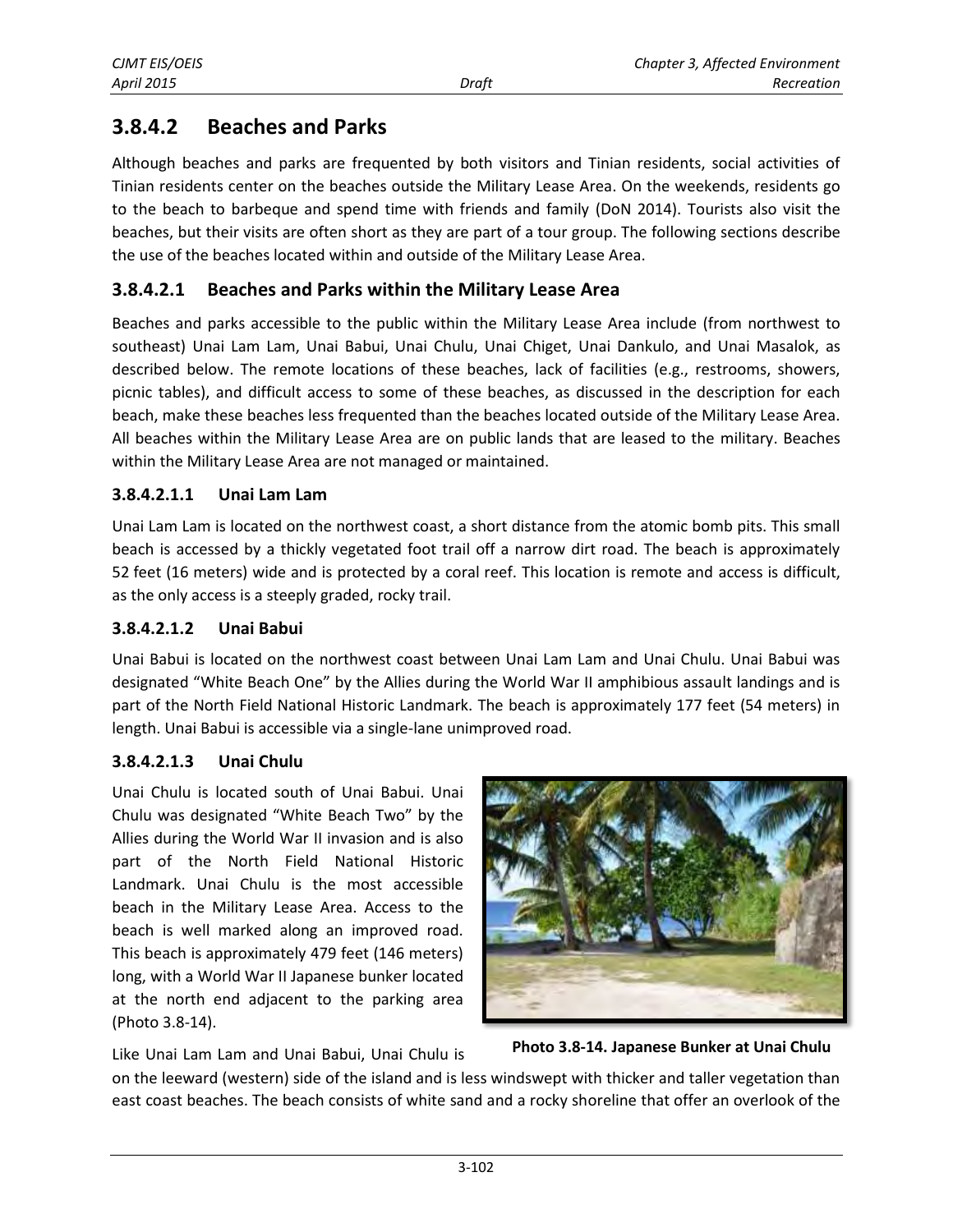Philippine Sea. Because of the size and accessibility of the beach, it attracts visitor groups for entertainment and picnics. Additionally, Unai Chulu is the only beach within the Military Lease Area that is recommended by the Tinian Dynasty to visitors (DoN 2014).

#### **3.8.4.2.1.4 Unai Chiget**

Unai Chiget is remotely located on the east windward coast of Tinian. The beach is comprised of coarse grand sand and is accessible via a small turnoff just north of the former Japanese Radio Communications Building.

#### **3.8.4.2.1.5 Unai Dankulo**

Situated on the east windward coast, Unai Dankulo, or Long Beach, is the largest beach on Tinian and has a continuous sandy crest across the entire run of the beach. Unai Dankulo comprises at least 10 beaches over a distance of 4,900 feet (1,494 meters), and is frequented by shore-based spear fishermen (Mariana Visitors Authority 2014). Access to Unai Dankulo is via a single-lane, unimproved road that runs from Broadway to the beach (Photo 3.8-15) and is accessed by local tour companies (Mariana Visitors Authority 2014). Additionally, all-terrain vehicle rides start at Unai Dankulo (DoN 2014).



**Photo 3.8-15. Unai Dankulo from the Terminus of the Access Road**

#### **3.8.4.2.1.6 Unai Masalok**

Unai Masalok, located on Tinian's east (windward) coast, is protected by an offshore reef and is approximately 154 feet (47 meters) in length. The 1999 Partial Release of Leasehold Interest between the CNMI and the U.S., as discussed in Section 3.7, *Land and Submerged Land Use*, established a 10-acre (4-hectare) area for a CNMI youth site at Unai Masalok. To date, this agreement has not resulted in any development in the beach area.

## **3.8.4.2.2 Beaches and Parks Outside the Military Lease Area**

Beaches and parks located outside the Military Lease Area include (from north to south) Unai Kammer, Unai Taga, and Unai Tachogna, as described below. These beaches are the most frequented by tourists since they are located near the Tinian Dynasty. Additionally, the local population frequents these beaches because they are closer to the populated areas and have support facilities (e.g., areas for picnics, parking). Beaches outside the Military Lease Area are managed by the Bureau of Environmental and Coastal Quality. The Division of Parks and Recreation is responsible for the administration and maintenance of these beach parks.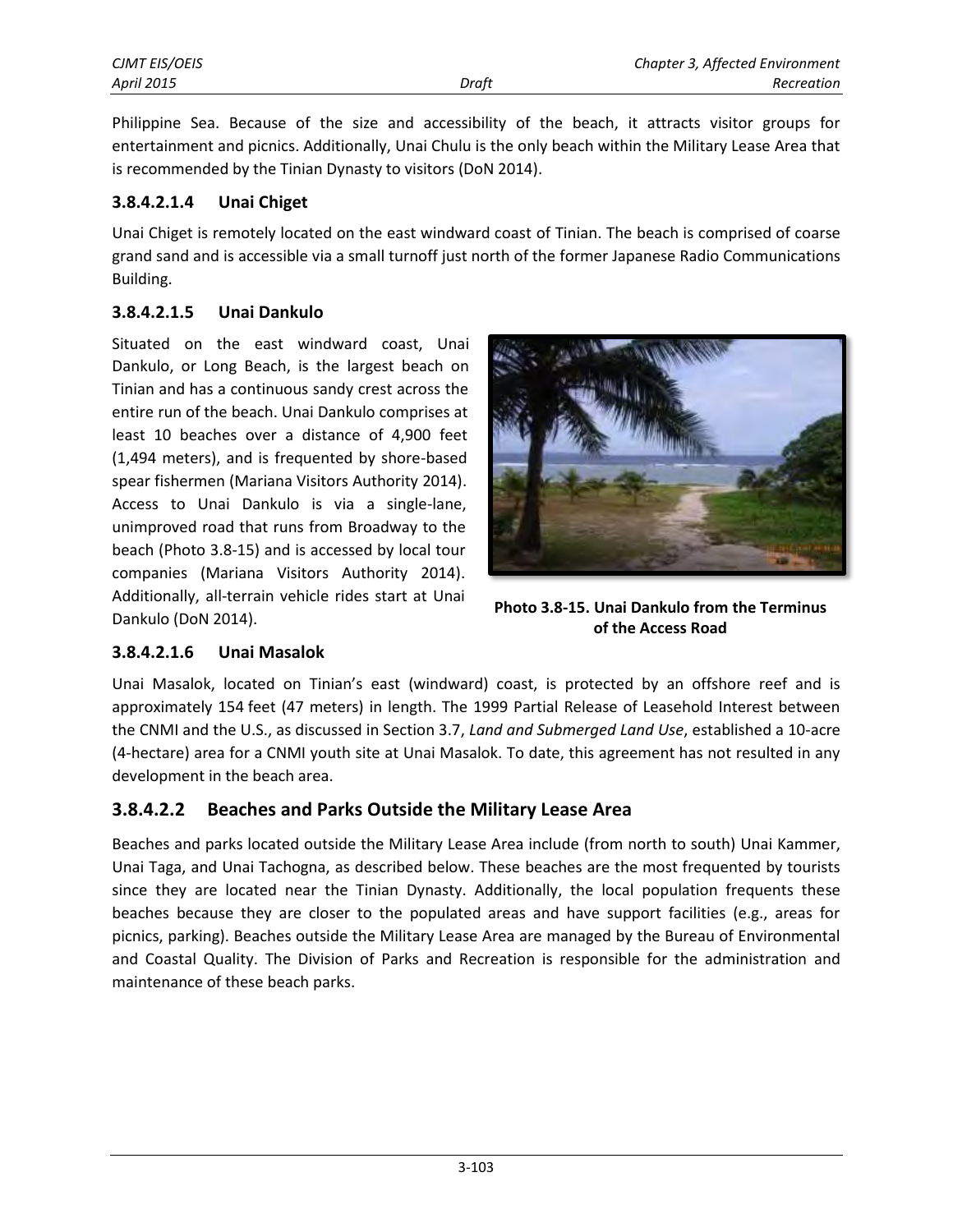#### **3.8.4.2.2.1 Unai Kammer**

Unai Kammer is located on the southwestern side of Tinian facing the Philippine Sea near the village of San Jose. This white sand beach is surrounded by mature vegetation. Unai Kammer contains approximately six well-maintained covered picnic pavilions and a large paved parking lot (Photo 3.8- 16). Unai Kammer is utilized by residents as well as tourists, and is one of four beaches recommended by the Tinian Dynasty to visitors (DoN 2014).



**Photo 3.8-17. Unai Taga Stairway to the Beach and Overlook Platform with Aguijan Island in the Distance**

## **3.8.4.2.2.3 Unai Tachogna**



**Photo 3.8-16. Unai Kammer**

#### **3.8.4.2.2.2 Unai Taga**

Unai Taga is located directly across from the Tinian Dynasty Hotel and Casino front entrance. The Unai Taga area is small and is accessed by a stairway system that extends to the beach and a concrete lookout area extending over the ocean where many local children enjoy diving and swimming (Photo 3.8-17). While the beach itself is quite small and generally frequented by residents, the site offers outstanding views to Aguijan Island and turquoise blue waters. It is a sightseeing stop for tourists. Unai Taga is one of four beaches recommended by the Tinian Dynasty to visitors (DoN 2014).

Unai Tachogna is another one of four beaches recommended by the Tinian Dynasty to visitors. Unai Tachogna is located just south of Unai Taga and connected to it by a shoreline pathway (Photo 3.8-18). On weekends, local families and groups gather here to barbecue and picnic. It is also a popular place for snorkeling, personal watercraft, and banana boats, most of which can be rented from the beach operators (Photo 3.8-19) (Tinian Dynasty 2013). Like Unai Kammer, there are numerous covered pavilions for picnicking and socializing. The rental kiosk and covered pavilions make Unai Tachogna a popular destination for tourists.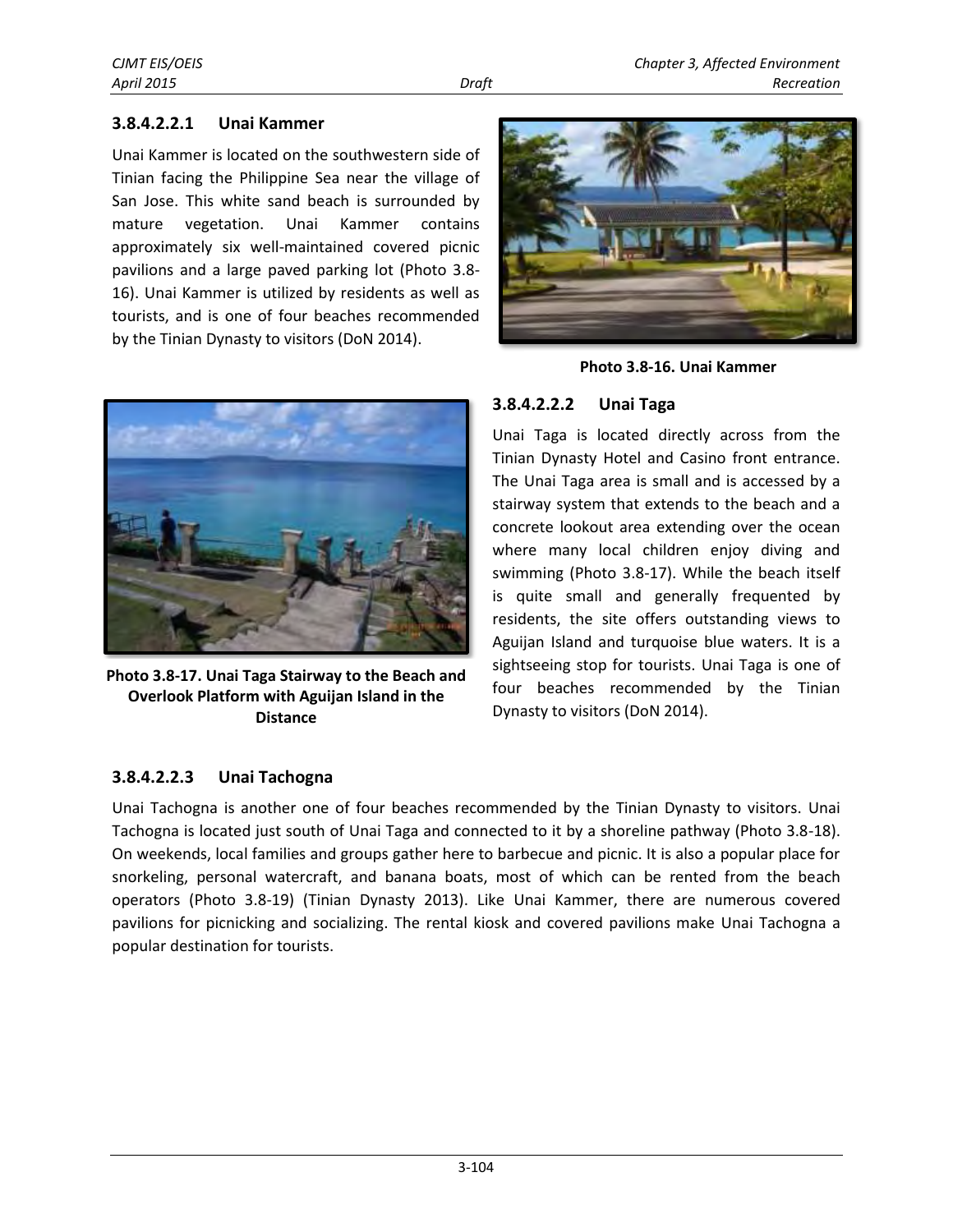

**Photo 3.8-18. Walkway Connecting Unai Taga to Unai Tachogna** 



**Photo 3.8-19. Unai Tachogna Rental Kiosk** 

## **3.8.4.3 Ocean-based Resources**

Coastal recreational activities on Tinian take place in the coastal zone and surf zone waters. Oceanbased recreational activities on Tinian include snorkeling, diving, recreational fishing, and boating.

## **3.8.4.3.1 Snorkeling and Driving**

Tinian waters contain many World War II wrecks, coral structures, and abundant sea life. Below are descriptions of the most popular snorkel and dive spots around Tinian (from north to south). All are located on the western (leeward) side of the island and require boats to get to them. There are approximately six charter boats on Tinian (National Oceanic and Atmospheric Administration 2012), as well as boats on Saipan, that offer charters to Tinian dive spots (DoN 2014).

- **Dump Coke (Cove) North/South –** Often mislabeled as Dump Cove, Dump Coke is located in Lamanibot Bay and gets its name from the many Coca-Cola bottles thrown from the cliffs during World War II. Dump Coke contains many World War II artifacts, such as airplanes, tanks, ammunition, and jeeps.
- **Tinian Grotto** –Tinian Grotto is a popular cavern dive in Tinian and is only reachable by boat. There are three main entry points. Most divers enter from the top to descend into the chamber below. Lionfish (*Pterois* sp.) can be observed in the cavern.
- **Fleming Point**  Fleming Point contains coral formations, small marine animals and fishes. The wall drops off to depths of more than 2,000 feet (609 meters) and has some of the best visibility of the waters surrounding Tinian.
- **Two Corals**  Two Corals consists of two adjacent coral formations. The fish life here includes varieties of parrot fish, grouper, damsel fish, and more. Two Corals is a short boat ride from Tinian Harbor.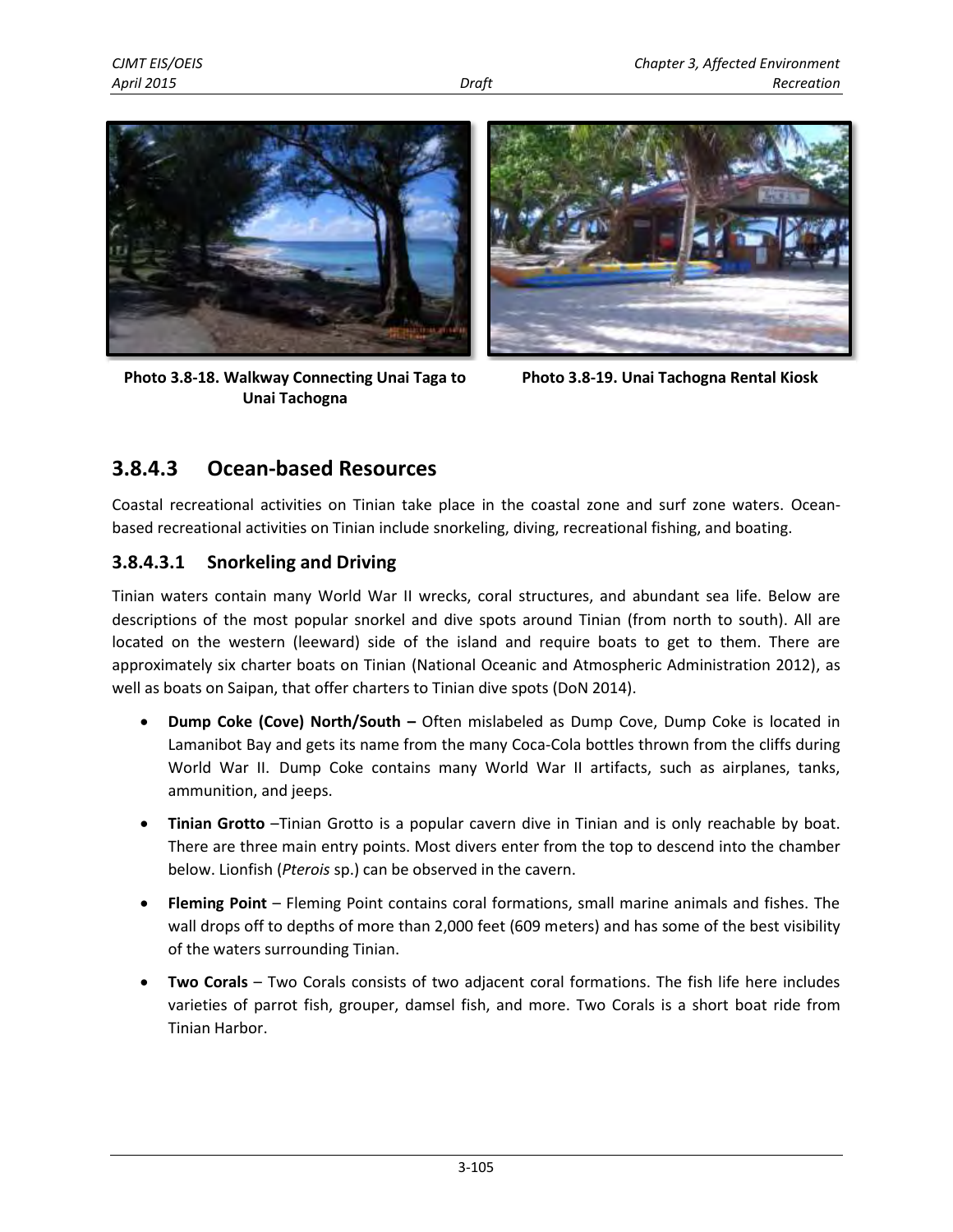## **3.8.4.3.2 Recreational Fishing**

Most fishing activities on Tinian are of a subsistence or artisan (i.e., sell fish to cover cost of fishing excursion) variety (DoN 2014). However, recreational fishing is popular with the tourists. There are approximately six charter boats on Tinian available for recreational fishing charters. Subsistence, artisan, and recreational fishing activities include bottom fishing and trolling for barracuda, mahi-mahi, marlin, skipjack, red sea bass, and tuna. There are also shoreline fishing areas used for recreational fishing, which are primarily located south of Dump Coke South and north of the Two Coral (Turtle Cove) diving sites on the west side of Tinian (see [Figure 3.8-1\)](#page-2-0).

There are several fishing events held throughout the year within the CNMI. The most recent fishing events on Tinian include the Tinian Cliff Fishing Derby and the Tinian Bottom Fishing Derby. The Tinian Cliff Fishing Derby was held in April 2012. A total of 14 Tinian residents and five tourists participated in the competition sponsored by the Tinian Municipal Council and the Tinian Mayor's Office. In December 2013, the Tinian Mayor's Office hosted a bottom fishing derby. Anglers competed for prizes in seven categories: overall biggest, biggest deep water, biggest shallow water, most variety deep bottom, most variety shallow bottom, total weight deep bottom, and total weight shallow bottom (Saipan Tribune 2013).

#### **3.8.4.3.3 Boating**

Tinian Harbor's small boat dock is north of the main wharf and finger piers (Photo 3.8-20). The marina contains approximately 18 small craft mooring slips. The dock and finger piers support a variety of small craft used for fishing, diving, sight-seeing, and pleasure boating. The Tinian small boat dock is operated and maintained by the Boating Access program of the CNMI Division of Fisheries and Wildlife, which is 100% federally funded by the U.S. Fish and Wildlife Service. Vehicle access to the dock is via a paved road that services the port piers. North of the boat dock is a concrete boat ramp for launching and recovering small craft (Photo 3.8-21).



**Photo 3.8-20. Mooring Slips at Tinian Small Boat Photo 3.8-21. Tinian Small Boat Ramp Dock**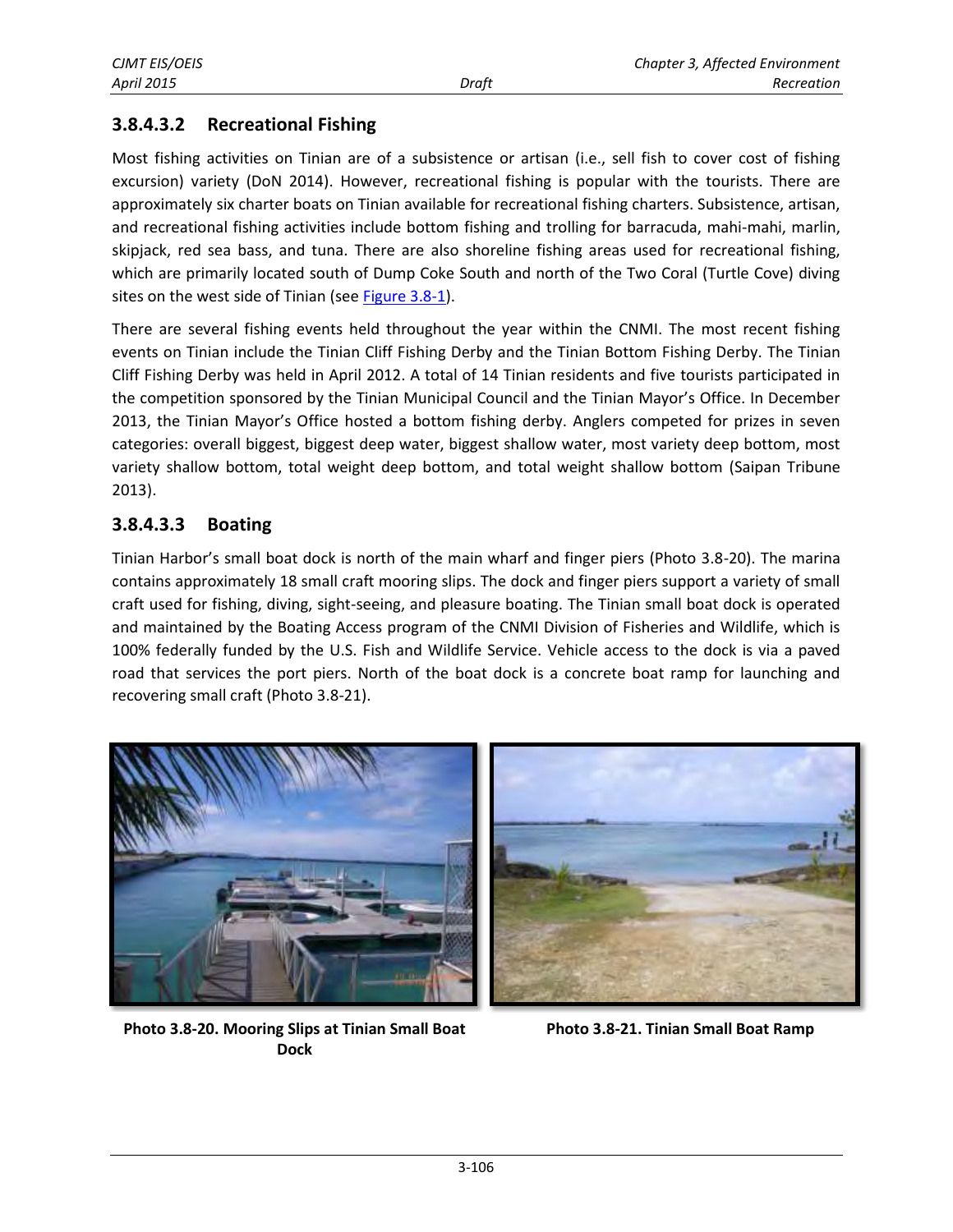| CJMT EIS/OEIS |       | Chapter 3, Affected Environment |
|---------------|-------|---------------------------------|
| April 2015    | Draft | Recreation                      |

As mentioned above, there are approximately six charter boats that serve tourist clientele. These charter boats are reportedly owned by non-local residents for tourists from their country of origin: Japan, China, and Korea. There is also one boat that is owned by the Tinian Dynasty's investors (DoN 2014). Although booked as charter fishing trips, these trips serve primarily as photographic opportunities for clients (National Oceanic and Atmospheric Administration 2012). Additionally, there is at least one charter boat from Saipan that conducts a Tinian boat tour (DoN 2014).

## **3.8.4.4 Scenic Points**

As discussed in Section 3.12, *Visual Resources,* there are several scenic points on Tinian. Many of the scenic points also include a historic or cultural component and have been discussed in **Section 3.8.4.1**, *Historic and Cultural Sites.* However, the Blow Hole is a scenic point on Tinian, frequented by tourists, that was not discussed i[n Section 3.8.4.1](#page-1-0)*.*

The Blow Hole is located on the rocky coast of northeast Tinian within the Military Lease Area and is a stop on the Tinian Dynasty's North Side tour. Access to the site is off a gravel road, with the remaining 100 yards (91 meters) approachable by foot.

## **3.8.4.5 Annual Events**

## **3.8.4.5.1 Tinian Hot Pepper Festival**

In February, the Tinian Mayor's Office sponsors its annual 2-day Pika, or Hot Pepper, Festival to honor the Tinian hot pepper *(Donni Sali)*, a small but hot native pepper. The festival is an island-style show that features different kinds of locally prepared dishes, as well as arts and crafts. One of the highlights is the hot pepper eating contest. The festival location on Tinian varies from year to year, but the festival is always held in February over President's Day weekend. The 2014 festival was held at Unai Kammer, with ferry service from Saipan offered by the Mariana Visitors Authority (Saipan Tribune 2014a).

## **3.8.4.5.2 San Jose Fiesta**

The San Jose Fiesta is an annual celebration of Tinian's patron saint, hosted in May by the Mayor's office at the Fiesta Grounds at Unai Kammer. The fiesta includes all night live entertainment, food and game concessions, carnival rides, cockfighting, big fish trolling competition, and a canoe race. The highlight of the fiesta is a free-for-all dinner banquet on Saturday following the Queen's coronation. Sunday starts with the San Jose Mass followed by a continuation of the games at the fiesta grounds. Camp grounds are also provided for those that wish to tent camp (Saipan Tribune 2014b).

## **3.8.1.1.1 Tinian Turquoise Blue Triathlon and Reef Swim**

The Tinian Turquoise Blue Triathlon and Reef Swim is co-sponsored by the Mariana Visitors Authority, KFC Triathlon Club of Japan, Tinian Mayor's Office, and the Tinian Dynasty Hotel & Casino. The 2014 triathlon hosted 34 competitors from the CNMI and Japan (Mariana Visitors Authority 2014). The triathlon course starts at Unai Taga with a 1.5 kilometer swim, transitions to a 40 kilometer bike ride in southern Tinian between the airport and Suicide Cliff, and finishes with a 10 kilometer run from Unai Taga to Suicide Cliff and back. There is also a 1.5, 3.0, and 4.5 kilometer reef swim at Unai Taga. In 2014, the triathlon was held the same weekend as the Tinian Hot Pepper Festival. The 15<sup>th</sup> Annual Tinian Turquoise Blue Triathlon and Reef Swim is scheduled for February 14, 2015.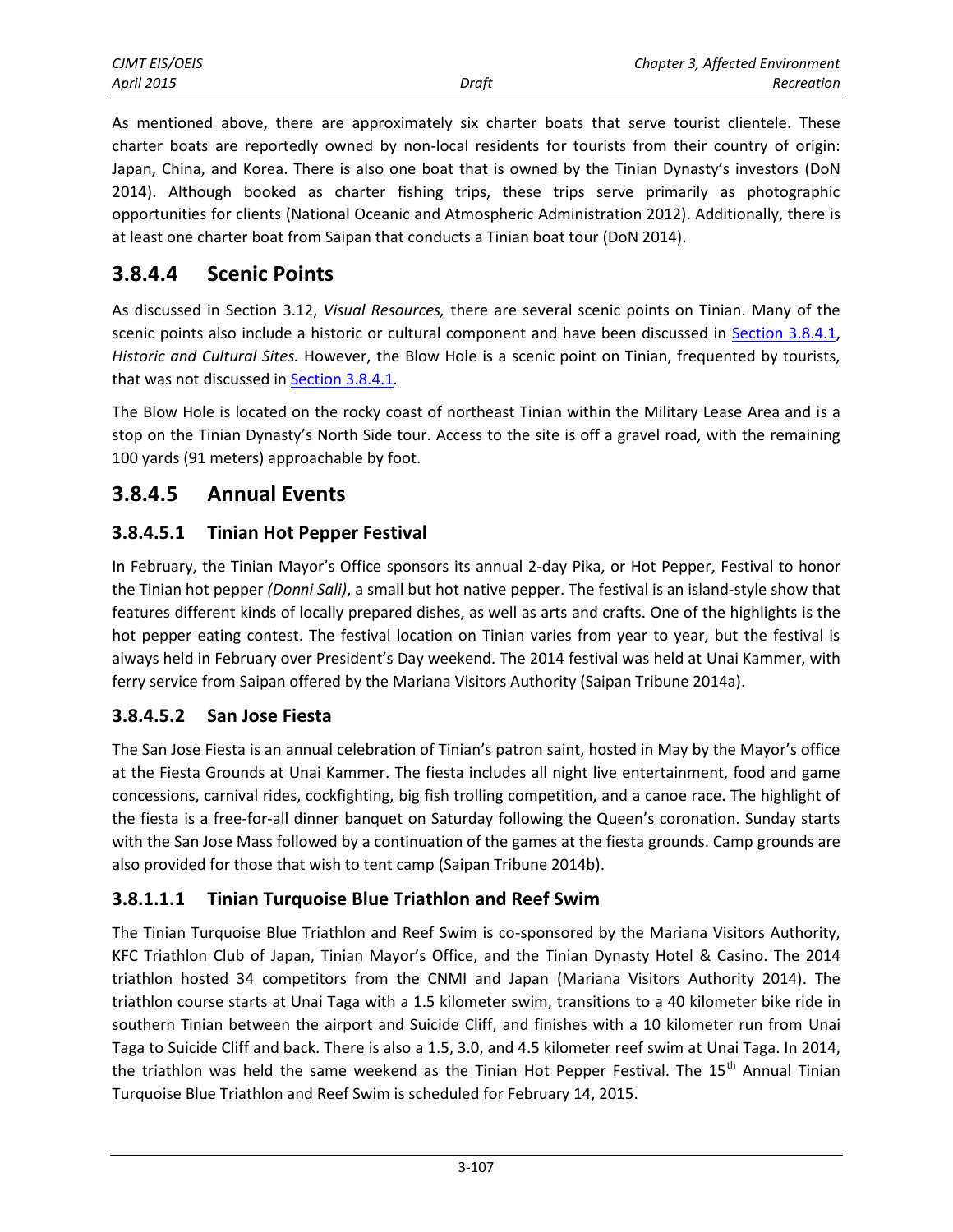## **3.8.1.1.2 Tour de Tinian**

The annual Tour de Tinian is a 100 kilometer mountain bike through the jungles of Tinian race hosted by the Bikers Association of Tinian. The race starts and ends in San Jose Village, and the race route includes interior and coastal areas in both north and south Tinian (i.e., within and outside of the Military Lease Area). In 2014, the Tour de Tinian was held May 3, 2014 in conjunction with the San Jose Fiesta and had more than 50 participants (DoN 2014). The 2015 Tour de Tinian will be held Memorial Day weekend (Mariana Visitors Authority, personal communication, September 4, 2014).

### **3.8.1.1.3 World War II Anniversaries**

There are three tour seasons that correspond to specific World War II anniversaries: (1) March for the Iwo Jima anniversary, (2) June for the anniversary of the Battles of Saipan and Tinian, and (3) August for the anniversary of the Atomic Bomb. Star Marianas, the Tinian Dynasty, and private tour operators provide tours of the World War II historic sites, including the North Field National Historic Landmark, for these anniversaries. These tours are generally frequented by war veterans and their families and last a few days (DoN 2014). On every fifth anniversary of the End of the War in the Pacific, there is a larger event held at the North Field National Historic Landmark with guest speakers. There are also annual Memorial Day and Veteran's Day ceremonies (DoN 2014).

## **3.8.5 Pagan**

Pagan is officially uninhabited because after the last major volcanic eruption in 1981, residents were evacuated from the island. There are currently no formally identified recreational facilities or activities on Pagan. Although there have been discussions about developing Pagan as an ecotourism destination and a staging area for visitors to the Marianas Trench Marine National Monument, these discussions have not resulted in establishment of Pagan as an official tourism destination. Nevertheless, Pagan offers a unique destination for backpackers, nature lovers, and hunters. Those who wish to visit Pagan must obtain a permit from the CNMI Homeland Security and Emergency Management Office. There are no scheduled flights or cruises to the island. Therefore, visitors generally come by private or chartered boats or aircraft (i.e., helicopters). Once on Pagan, visitors may visit the following historic resources (see Section 3.12, *Visual Resources*, Figure 3.12-2):

- Japanese-era concrete monument, which is a memorial to those that died in the Marianas during World War II
- World War II bomb shelter
- World War II Japanese Zero

Additionally, the black sand beaches on Pagan are undeveloped and generally untouched due to the lack of regular visitors, although there is feral livestock including goats, cows, pigs, and chickens (Photo 3.8-22). Since the beaches are not maintained, there is ocean-borne debris in the form of trash, fishing floats, and an occasional glass



**Photo 3.8-22. Black Sand Beach on Pagan**